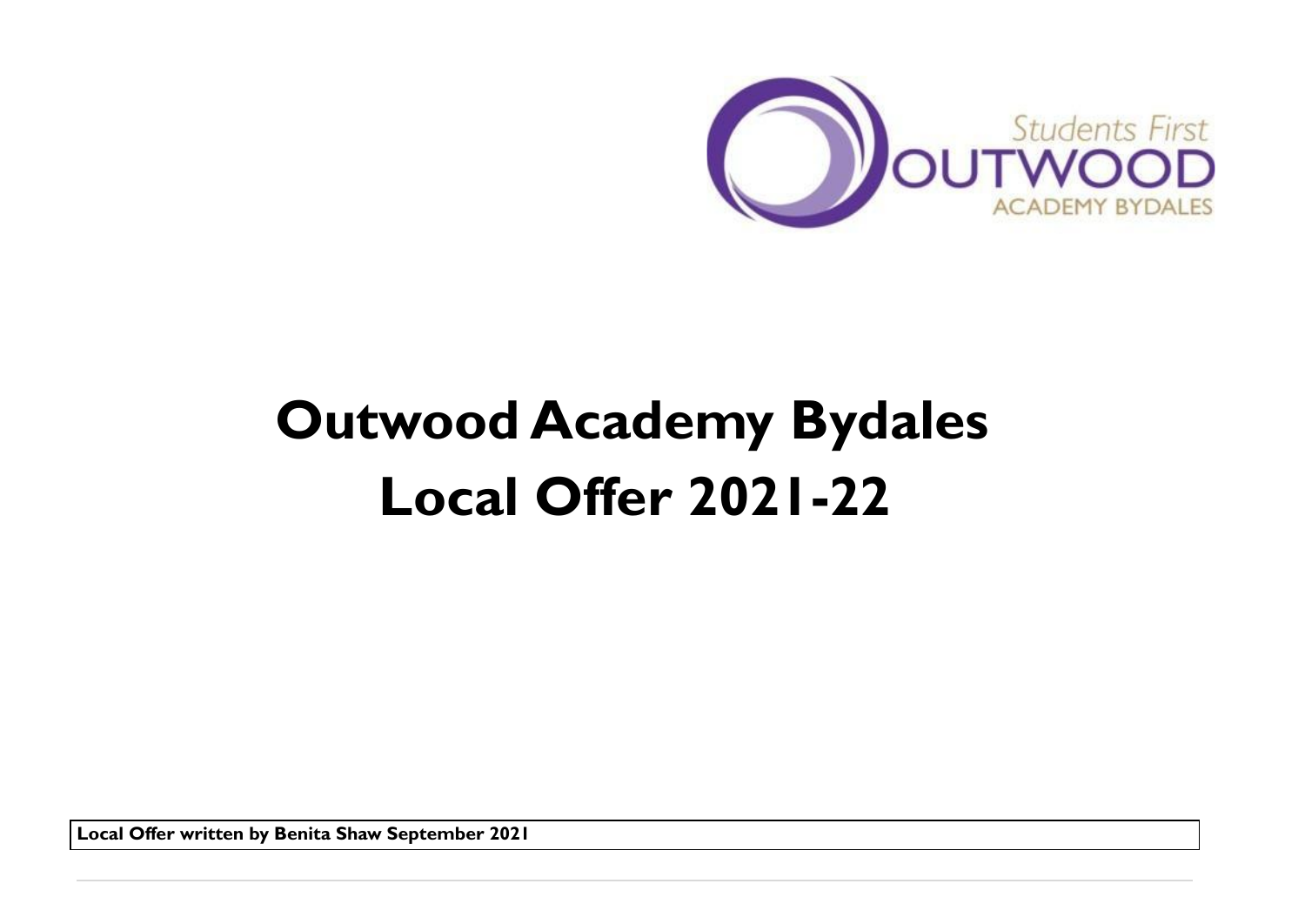# **Table of Contents**

| What is a Local Offer?                                                                                                                     | 3  |
|--------------------------------------------------------------------------------------------------------------------------------------------|----|
| What is a special educational need?                                                                                                        | 3  |
| <b>Admission Arrangements</b>                                                                                                              | 3  |
| How will the Academy support my child or young person's learning?                                                                          | 4  |
| <b>Areas of SEND</b>                                                                                                                       | 5  |
| What do I do if I think my child may have special educational needs?                                                                       | 5  |
| How does the Academy know if my child needs extra help?                                                                                    | 6  |
| How will the curriculum be matched to my child's or young person's needs?                                                                  | 6  |
| How accessible is the Academy?                                                                                                             | 9  |
| How will I know how well my child is doing and how will you help me support my child's learning?                                           | 9  |
| What support will there be for my child's overall well-being and social, emotional and behavioural development?                            | 9  |
| What services and expertise are available or accessed by the Academy, including staff with specific specialist knowledge / qualifications? | 10 |
| What training and development is done by staff supporting those with SEND?                                                                 | 10 |
| How will my child be included in activities outside the classroom?                                                                         | 10 |
| How will the Academy help children and young people transfer to the next phase of education?                                               | 11 |
| How are the Academy's resources / funding allocated and matched to children's needs?                                                       | 11 |
| Who can I contact for further information?                                                                                                 | 11 |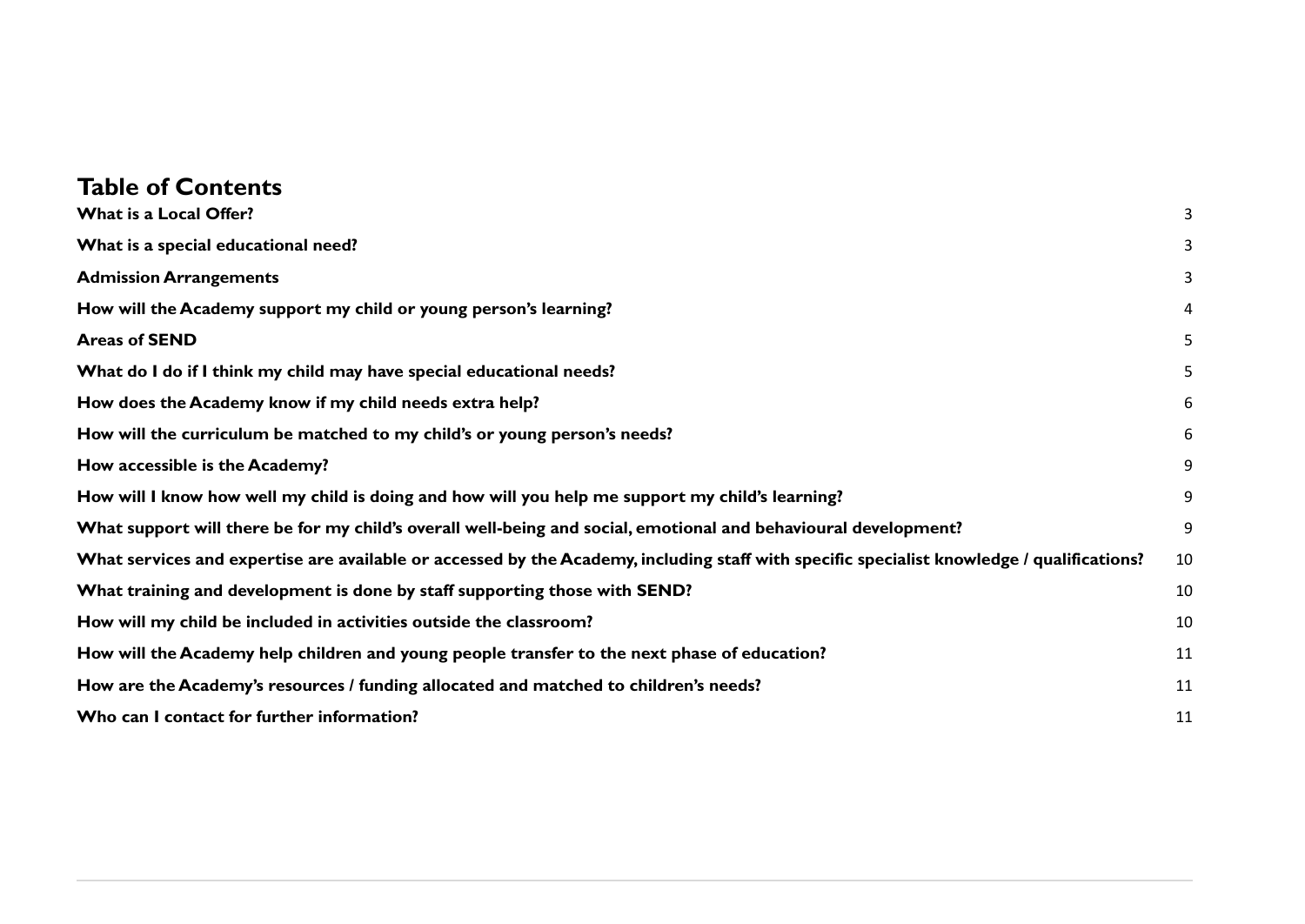# Outwood Academy Bydales is a fully inclusive Academy whose ethos is: 'Students first: raising standards and transforming lives.'

Martyn Oliver - Chief Executive

To achieve this goal the Academy aims to:

- Wherever possible educate children and young people in a mainstream setting.
- Value equally all students who attend Outwood Academy Bydales.
- Highlight that all teachers at Outwood Academy Bydales are teachers of students with special educational needs
- Differentiate so that all students have access to a broad, balanced and relevant curriculum that meets their needs
- Take into account the views of the child
- Work in a partnership with parents/carers in promoting a culture of cooperation. Support the work of the Local Authority and external providers so that the child's full potential can be reached.

#### <span id="page-2-0"></span>**What is a Local Offer?**

The Local Offer from Outwood Academy Bydales will outline the services and support that is available to students and parents/carers through the Academy. It will form part of the Local Authority Local Offer which provides information on what services children, young people and their families can expect from a range of agencies, including education, health and social care. Knowing what is available to parents/carers and students is important before making decisions.

#### <span id="page-2-1"></span>**What is a special educational need?**

A child or young person has SEN if they have learning difficulty or learning disability which calls for a special educational provision to be made for them. A child of compulsory school age or young person has a learning difficulty or disability if they:

(a) Have a significantly greater need in learning than the majority of others of the same age: or

(b) Have a disability which prevents or hinders them from making use of educational facilities of a kind generally provided for others of the same age in mainstream schools or mainstream post-16 institutions.

A child under compulsory school age has a special educational need if they fall within the definition of (a) or (b) above or would do so if special educational provision was not made for them. (Special educational needs and disability code of practice: 0 – 25 years -June 2014)

#### <span id="page-2-2"></span>**Admission Arrangements**

Outwood Academy Bydales strives to be fully inclusive. It acknowledges the range of issues to be taken into account in the process of development. All students are welcome, including those with special educational needs and disability, in accordance with the LA Admissions Policy. According to the Education Act 1996, (Section 316), if a parent/carer wishes to have their child with a statement educated in the mainstream the LA must provide a place unless this is incompatible with the efficient education of other children, and there are no reasonable steps that can be taken to prevent the incompatibility.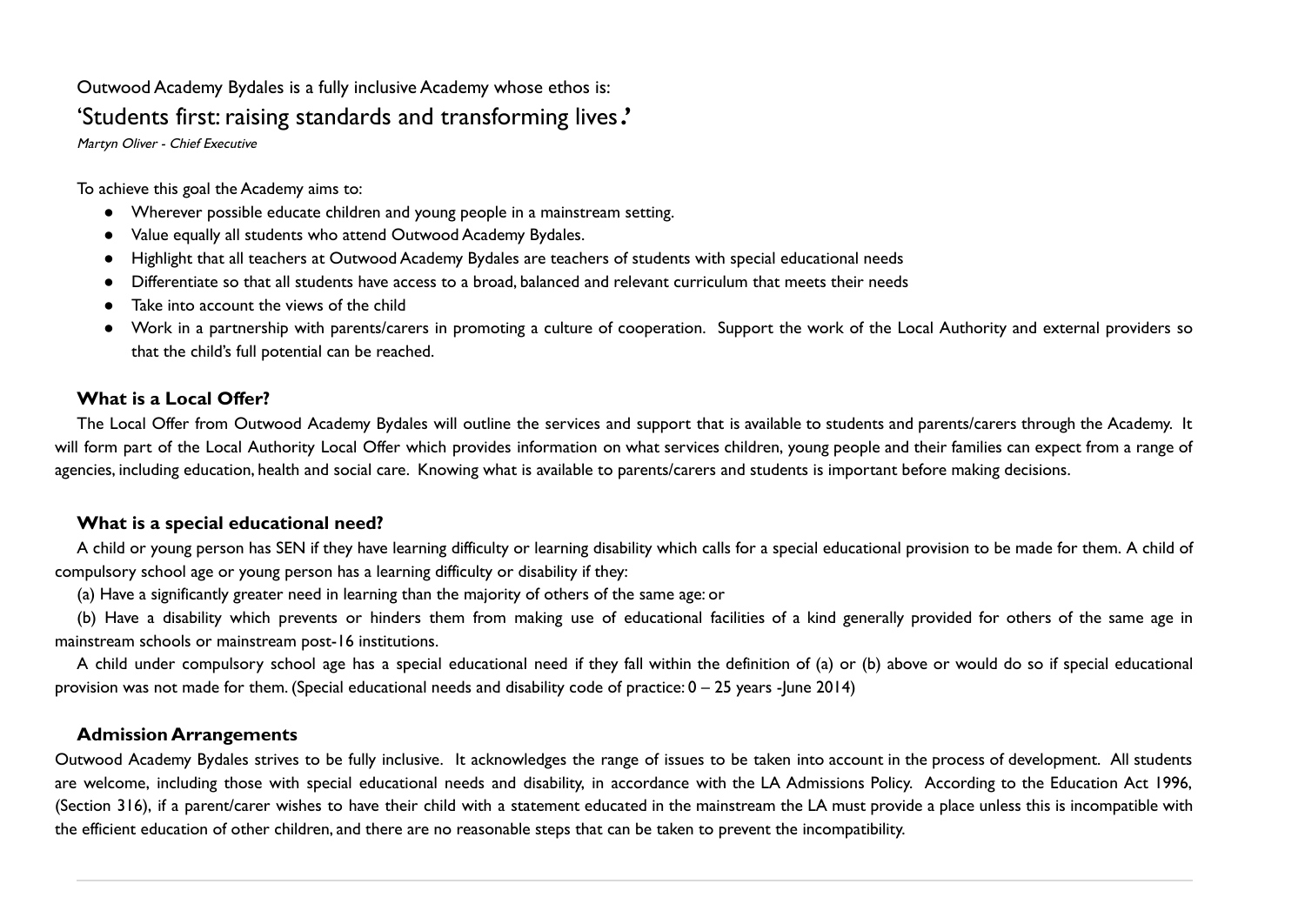# <span id="page-3-0"></span>**How will the Academy support my child or young person's learning?**

Support for all students with special educational needs is overseen by the SENDCo, the Vice Principal Deep Support, Heads of Department and teachers with specific responsibilities for intervention.

| <b>Type</b>                                                                                                                                                                                                                   | <b>Description</b>                                                                                                                                                                                                     | <b>Example</b>                                                                                                                                                                         |
|-------------------------------------------------------------------------------------------------------------------------------------------------------------------------------------------------------------------------------|------------------------------------------------------------------------------------------------------------------------------------------------------------------------------------------------------------------------|----------------------------------------------------------------------------------------------------------------------------------------------------------------------------------------|
| Universal Support $-$ this is <b>Wave One</b> quality<br>teaching.                                                                                                                                                            | Universal Support includes the entitlement of all students to<br>support, advice and guidance to maximise their achievement and<br>aspirations.                                                                        | Access to all the curriculum                                                                                                                                                           |
| Targeted Support – this is <b>Wave Two</b> additional<br>support in and out of the classroom. Any student<br>accessing this support is classified as 'SEN support'.<br>This replaces School Action and School Action Plus.    | Targeted Support includes the strands of 'support' for identified<br>students who require specific intervention at specific times during<br>their learning journey.                                                    | This could be:<br>one to one literacy and/or numeracy<br>personalised timetables<br>small group work<br>working with other interventions in<br>school<br>working with outside agencies |
| Specialist Support $-$ this is <b>Wave Three</b><br>This level is linked directly to<br>intervention.<br>Education and Health Care plans and any individual<br>who requires more intervention than is offered at<br>wave two. | Specialist Support includes the strands of 'support' for the students<br>with the highest level of need, in terms of learning and/or social and<br>emotional needs as well as students with Special Educational Needs. | This could be:<br>one to one adult support<br>reduced timetables<br>literacy and numeracy options<br>physiotherapy<br>working with advisory teachers<br>working with outside agencies  |

### **Within education there are three tiers of support which can be accessed:**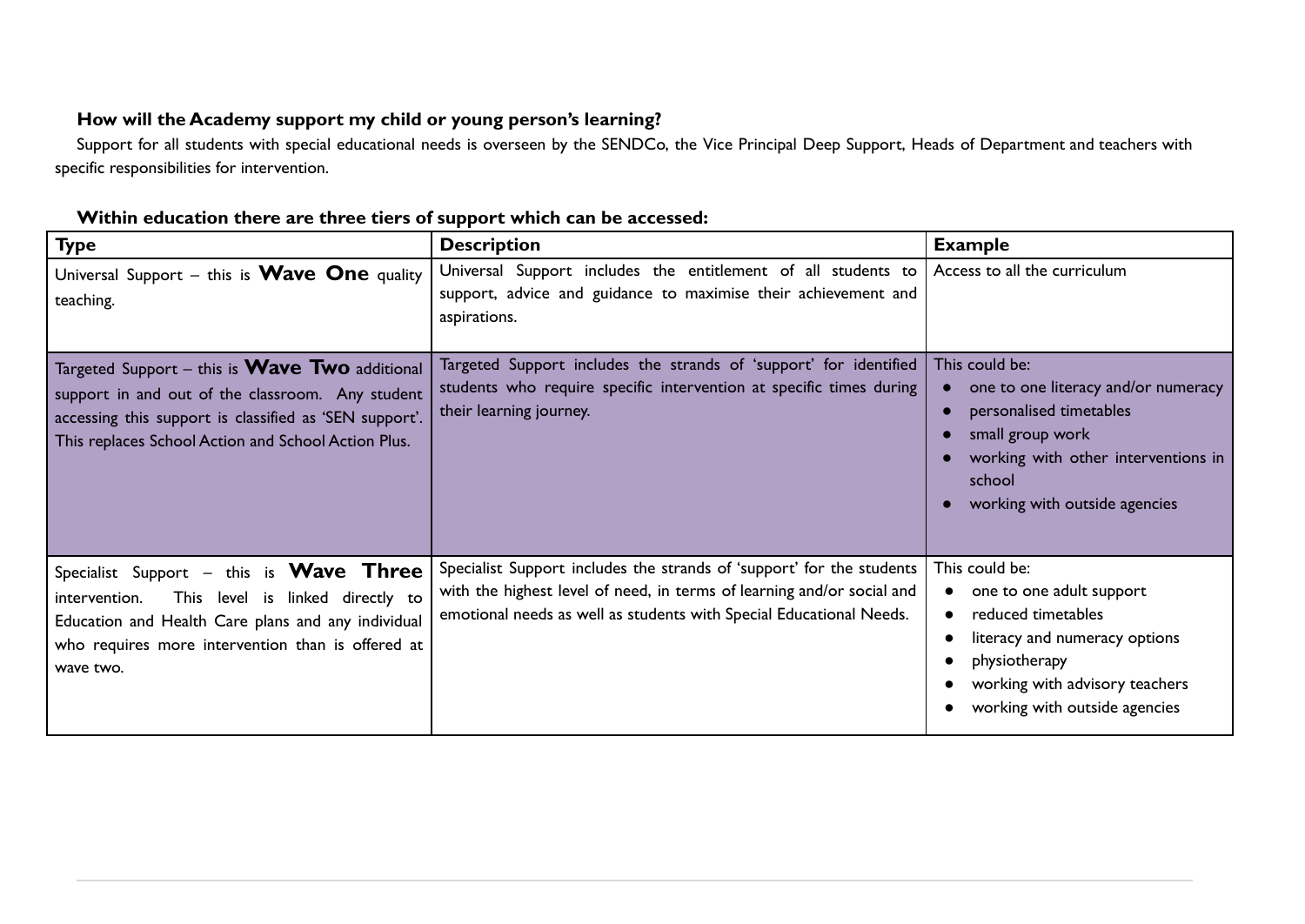# <span id="page-4-0"></span>**Areas of SEND**

| <b>Areas</b>                                        | <b>Description</b>                                                                                                                                                                                                                                                                                                                                                                                                                                                                                                                                                                                                                                                                                           |
|-----------------------------------------------------|--------------------------------------------------------------------------------------------------------------------------------------------------------------------------------------------------------------------------------------------------------------------------------------------------------------------------------------------------------------------------------------------------------------------------------------------------------------------------------------------------------------------------------------------------------------------------------------------------------------------------------------------------------------------------------------------------------------|
| <b>Communication and Interaction</b>                | Students with speech, language and communication needs (SLCN) may have difficulty:<br>• communicating with others<br>understanding and using social rules of communication<br>This often includes students with Autism Spectrum Disorder, including Asperger's.                                                                                                                                                                                                                                                                                                                                                                                                                                              |
| <b>Cognition and Learning</b>                       | Learning difficulties covers a wide range of needs including moderate learning difficulties (MLD) specific learning<br>difficulties (SpLD) and severe learning difficulties (SLD) where students are likely to need support in all areas of<br>the curriculum. Specific learning difficulties affect one or more specific aspects of learning. This encompasses a<br>range of conditions such as dyslexia, dyscalculia and dyspraxia.                                                                                                                                                                                                                                                                        |
| Social, emotional and mental health<br>difficulties | Students may experience a wide range of social and emotional difficulties. These may include becoming:<br>Withdrawn<br>Isolated<br>Displaying challenging behaviour<br>Disruptive or disturbing behaviour<br>Other students may have disorders such as Attention Deficit Disorder, Attention Deficit Hyperactive Disorder<br>or Attachment Disorder.                                                                                                                                                                                                                                                                                                                                                         |
| Sensory and / or physical needs                     | These include visual impairment, or multi - sensory impairment which will require specialist support and/or<br>equipment for a student to access their learning. Some students with a physical disability require on-going<br>support and equipment to access all the opportunities available to their peers.                                                                                                                                                                                                                                                                                                                                                                                                |
| What is a disability?                               | The Equality Act 2012 states that a person has a disability if they have a physical or mental impairment and the<br>impairment has a substantial and long term adverse effect on their ability to carry out normal day to day<br>activiv.shallow@Bydales.outwood.comties.<br>A physical or mental impairment includes: learning difficulties including specific learning difficulties; medical<br>conditions including epilepsy, diabetes, more severe forms of asthma or eczema; autism; speech, language and<br>communication impairments.<br>If the impairments have a substantial and long term effect on a person's ability to carry out normal day to day<br>activities it may amount to a disability. |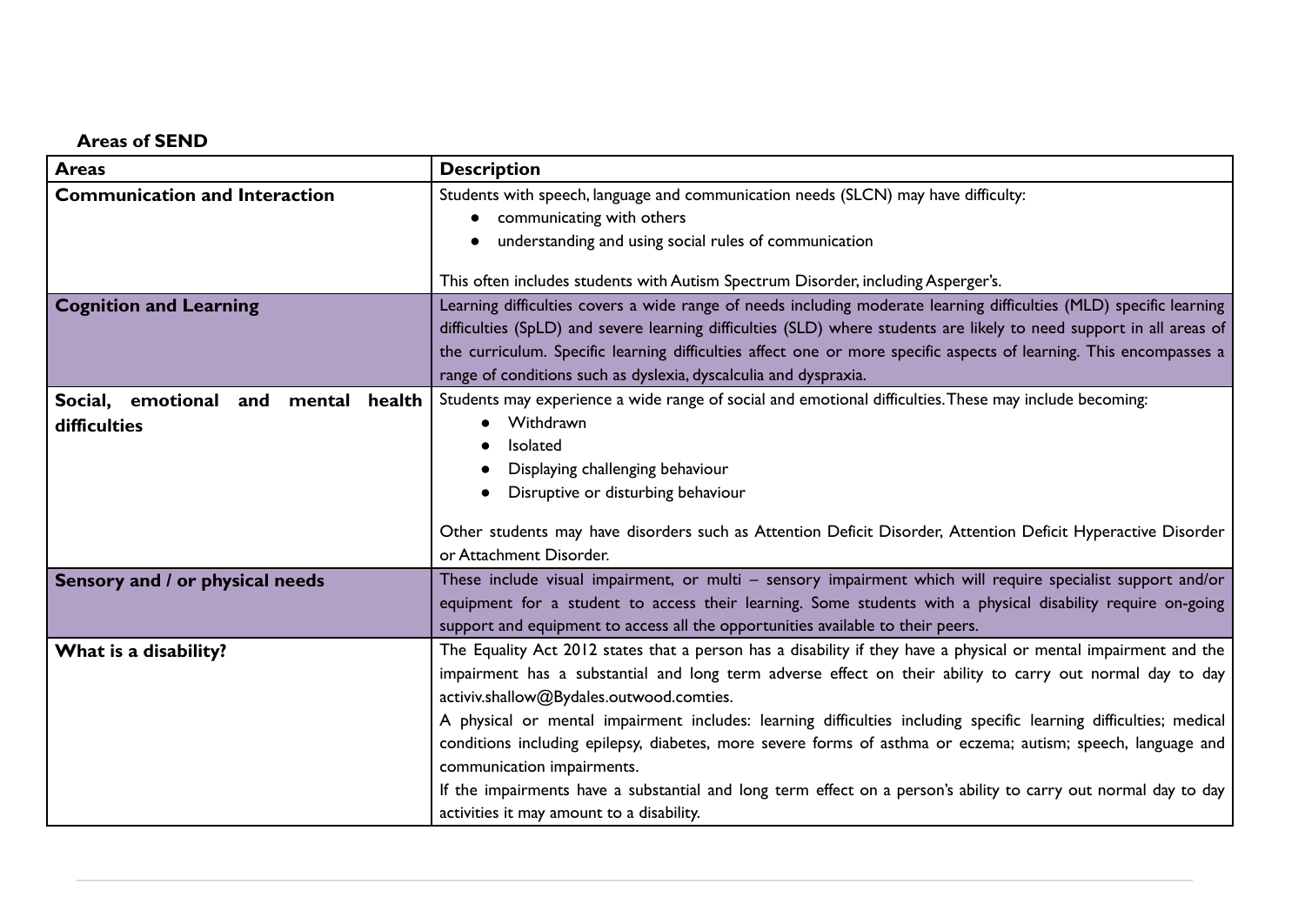#### <span id="page-5-0"></span>**What do I do if I think my child may have special educational needs?**

In the first instance you should contact the Academy's Special Educational Needs and Disability Coordinator (SENDCo) Mrs Benita Shaw to discuss your concerns. This can be done by e-mail [b.shaw@bydales.outwood.com](mailto:b.shaw@bydales.outwood.com) or by telephone on 01642 474000. The SENDCo may be able to advise you about alternative sources of support should you require it; for example health or social care.

You may also wish to arrange an appointment with your child's GP if you feel that this is more appropriate.

### <span id="page-5-1"></span>**How does the Academy know if my child needs extra help?**

Staff within the Academy, including the SENDCo, are responsible for collecting and analysing data. This may relate to:

- literacy
- numeracy
- homework and controlled assessment
- **behaviour**
- attainment

The correct intervention will be selected based on the area where support is needed. Staff and parents/carers can make referrals to the SENDCo to explore the curriculum experience that an individual is having.

#### <span id="page-5-2"></span>**How will the curriculum be matched to my child's or young person's needs?**

Outwood Grange Academy strives to create a broad, balanced and relevant curriculum for every student through an extensive programme of individual advice and guidance as they progress through their education. In order to help young people develop there are certain individuals in the Academy who are responsible for support.

| <b>Role</b>                        | <b>Responsibility</b>                                                                                                         | Contact                                   |
|------------------------------------|-------------------------------------------------------------------------------------------------------------------------------|-------------------------------------------|
| <b>Subject</b><br>teacher/ $\vert$ | Ensuring that all children have access to good/outstanding teaching and that the curriculum is                                | All<br>teachers<br>contacted<br>be<br>can |
| <b>Tutor</b>                       | adapted to meet your child's individual needs (also known as differentiation).                                                | directly through the email service in     |
|                                    | Ensuring that you child receives the correct guidance and pastoral support to make academic                                   | the Academy using their first initial     |
|                                    | progress.                                                                                                                     | and surname.                              |
| <b>Learning Manager</b>            | Learning Managers are the heads of each year group. Their role is to support students emotionally,                            | Learning Manager details<br>can be        |
|                                    | socially, behaviourally and academically. They oversee the day to day running of their year group and   found on the website. |                                           |
|                                    | will support students in lessons and help with the organisation of any support plans and external                             |                                           |
|                                    | agency work that takes place to meet the needs of the child.                                                                  |                                           |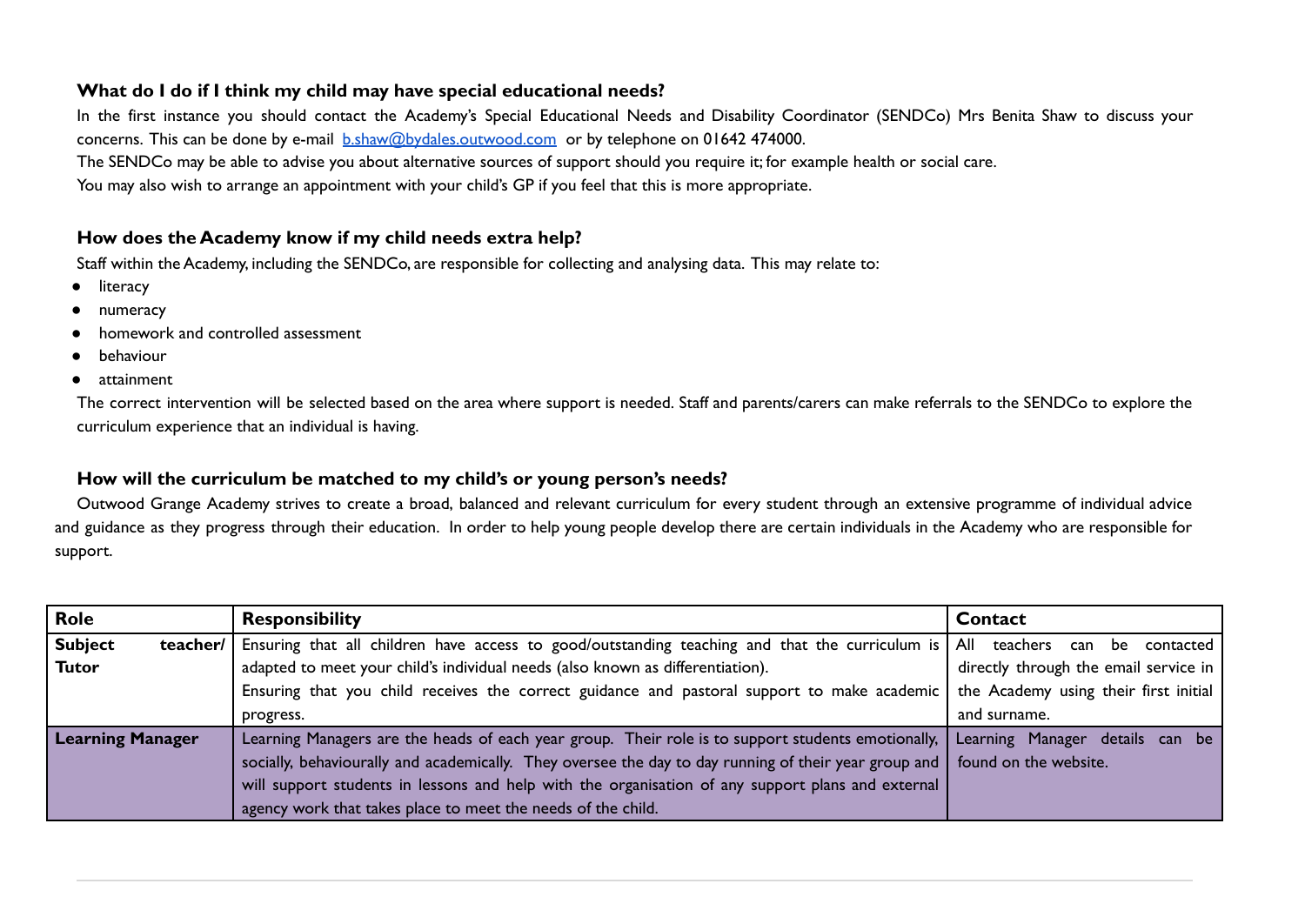| <b>Teaching Assistant</b> | Teaching Assistants work with the class teacher to identify areas of support for students with<br>additional needs.<br>Learning Support Assistants attend all training opportunities related to SEN and differentiation.<br>The Learning Support Assistants main priorities are to:<br>Support students to access the curriculum<br>$\bullet$<br>Empower students to develop effective strategies that enable them to become independent<br>learners<br>Support the implementation of differentiation and specialist support strategies in the<br>classroom<br>Keep students focused on learning activities during lesson                                                                                                                                                                                                                                                                                                                                                                                                                                                                                                                                                                                                                                                                                                                                                                                                                                                                                                                                                                                                                                                                                                                                                                                          | If you wish to contact any LSA please<br>do so though the Inclusion Manager,<br>Miss K. Gates.<br>K.Gates@bydales.outwood.com |
|---------------------------|--------------------------------------------------------------------------------------------------------------------------------------------------------------------------------------------------------------------------------------------------------------------------------------------------------------------------------------------------------------------------------------------------------------------------------------------------------------------------------------------------------------------------------------------------------------------------------------------------------------------------------------------------------------------------------------------------------------------------------------------------------------------------------------------------------------------------------------------------------------------------------------------------------------------------------------------------------------------------------------------------------------------------------------------------------------------------------------------------------------------------------------------------------------------------------------------------------------------------------------------------------------------------------------------------------------------------------------------------------------------------------------------------------------------------------------------------------------------------------------------------------------------------------------------------------------------------------------------------------------------------------------------------------------------------------------------------------------------------------------------------------------------------------------------------------------------|-------------------------------------------------------------------------------------------------------------------------------|
| <b>SENDCo</b>             | Ensures that all members of staff working with your child in school are aware of your child's<br>individual needs and/or conditions and what specific adjustments and targets need to be met to<br>enable them to be included and make progress.<br>Ensuring that all staff working with your child in school are supported in delivering the planned<br>work/programme for your child, so they can achieve the best possible progress/outcome. This may<br>involve the use of additional adults, outside specialist help and specially planned work and resources.<br>Ensuring that the school's SEND Policy (and other linked policies) is followed in the Academy.<br>Coordinating all the support for children with special educational needs (SEN) and or disabilities,<br>and any student who needs additional support to achieve their potential.<br>The SENDCo ensures that you are:<br>Involved in supporting your child's learning<br>$\bullet$<br>Kept informed about the support your child is getting<br>Involved in reviewing how they are doing and are part of the planning process.<br>Liaising with all the other people who may be coming into school to help support your<br>child's learning e.g. Speech and Language Therapy and the Educational Psychology Service.<br>Updating the school's SEND record of need and the vulnerable register, (a system for<br>ensuring all the special educational, physical and sensory needs of students in this school are<br>known and understood) and making sure that there are excellent records of your child's<br>progress and needs.<br>To provide specialist support for teachers and support staff in the school so they can help<br>your child (and other students with SEN and/or disabilities in the school) to achieve their<br>potential. | Mrs.B Shaw<br>b.shaw@bydales.outwood.com                                                                                      |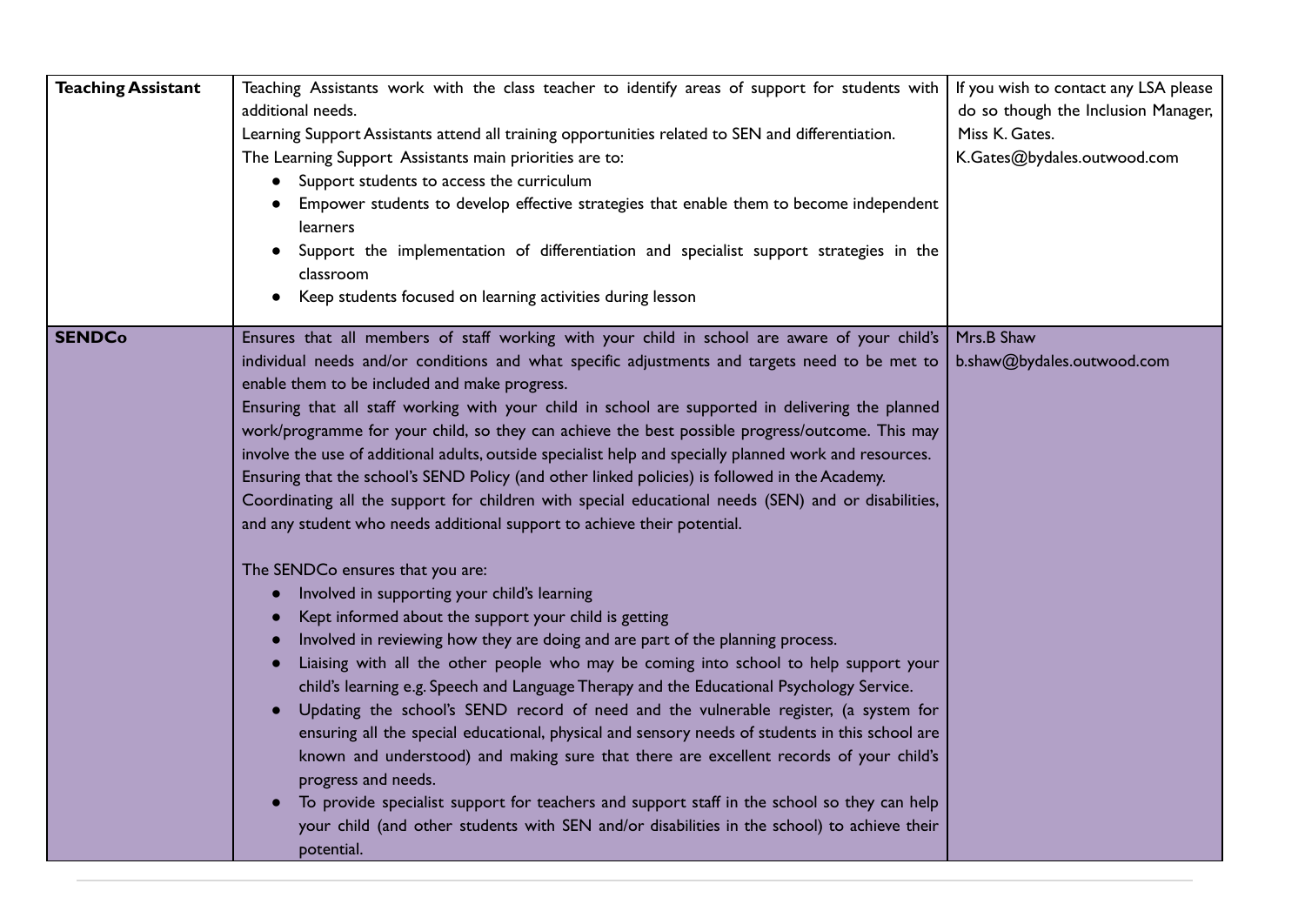|                                                                        | Organising training for staff so they are aware and confident about how to meet the needs<br>of your child and others within our school.                                                                                                                                                                                                                                                                                                                                                                                              |                                                                                                                                                     |
|------------------------------------------------------------------------|---------------------------------------------------------------------------------------------------------------------------------------------------------------------------------------------------------------------------------------------------------------------------------------------------------------------------------------------------------------------------------------------------------------------------------------------------------------------------------------------------------------------------------------|-----------------------------------------------------------------------------------------------------------------------------------------------------|
| <b>Associate</b><br>Vice<br>Principal<br><b>Deep</b><br><b>Support</b> | The day to day management of all aspects of the Learning Support and Inclusion department,<br>including the support for children with SEND and other academic/social/behavioural/emotional<br>issues.<br>Ensuring the SENDCo role is delivered in accordance with statutory guidance and in line with the<br>school policy.<br>Ensuring that the Local Academy is kept up to date about any issues in the Academy relating to<br>SEND.                                                                                                | Mr I. Middleton<br>i.middleton@bydales.outwood.com                                                                                                  |
| Principal                                                              | The day to day management of all aspects of the Learning Support and Inclusion department,<br>including the support for children with SEND and other academic/social/behavioural/emotional<br>issues.<br>The Principal will give responsibility to the SENDCo and class/subject teachers to meet the needs of<br>students but is still responsible for ensuring that your child's needs are met.<br>Ensuring that the Local Academy Council is kept up to date about any issues in the school relating to<br>SEND.                    | Ms S. Rice<br>s.rice@bydales.outwood.com                                                                                                            |
| Local<br>Academy<br><b>Inclusion</b><br>Council -<br>representative    | Making sure that the school has an up to date SEND Policy.<br>Making sure that the school has appropriate provision and has made necessary adaptations to meet<br>the needs of all children in the Academy.<br>Making sure that the necessary support is made for any child who attends the Academy who has<br>SEN and/or disabilities.<br>Making visits to understand and monitor the support given to children with SEND in the Academy<br>and being part of the process to ensure your child achieves his/her potential in school. | All contact in relation to the Local<br>Academy Council is to be directed<br>Principal's<br><b>PA</b><br>the<br>to<br>enquiries@bydales.outwood.com |

In order for your child to be successful and achieve their potential the Academy has developed a range of different interventions to support them.

Every teacher at Outwood Academy Bydales is a teacher of students with special educational needs and as such the focus is on 'Quality First Teaching' in the classroom with teachers differentiating the work in the classroom in order to meet the needs of the students. For some students additional support is necessary.

Some interventions may be very simple, such as a change in seating position, coloured overlays or ensuring that homework is clearly recorded in Planners. For other students interventions could include:

- homework/catch-up clubs
- Lexia phonics programme
- literacy and numeracy intervention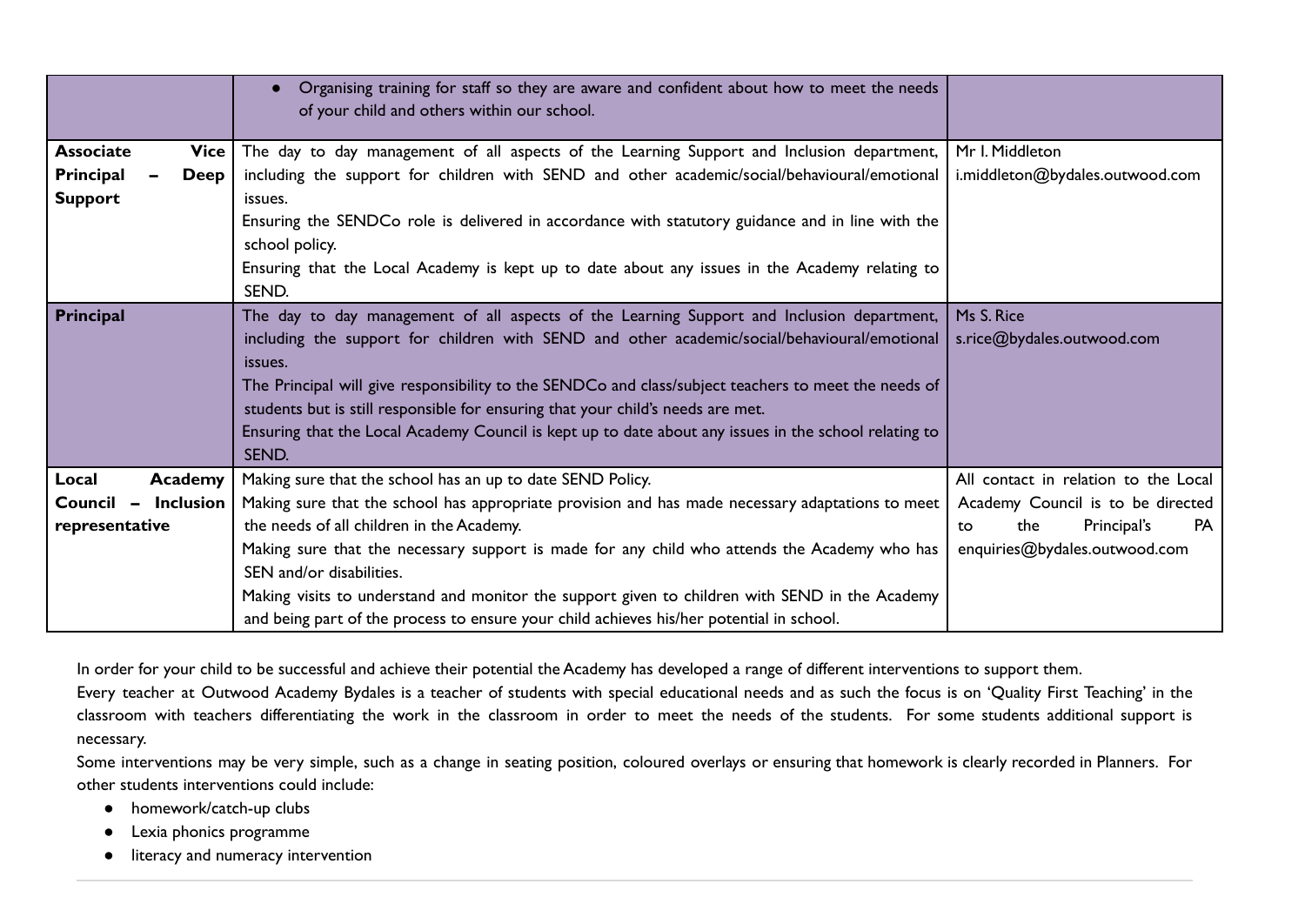- 1-to-1 teaching support
- small group teaching support
- access to LSA support in the classroom
- access to ICT for recording
- Personalized Learning Support area (PLC)
- early release pass
- personalised timetables
- mentoring
- hearing aid checks

In addition to this there may be staff that offer specific areas of expertise depending on the child's needs. This includes:

- specialist literacy and numeracy support staff
- mentors
- subject specialists

Parents and carers are informed of any additional support that may be put in place and this is reviewed regularly where the impact of interventions can be measured. The Academy will also monitor progress through the annual Education, Health and Care Plan (EHC) review where appropriate.

#### <span id="page-8-0"></span>**How accessible is the Academy?**

Outwood Academy Bydales is a modern building with fully accessible classrooms. There is a lift to access the 1<sup>st</sup> floor, and an Evac chair has been installed in case of emergencies.

The site has clear signage throughout which is colour coded to ease access. Risk assessments are conducted for any student with mobility issues. The school is now equipped with a defibrillator.

#### <span id="page-8-1"></span>**How will I know how well my child is doing and how will you help me support my child's learning?**

The Student Planner is an excellent method of communication between home and the Academy. Students will record their homework when it is set and parents/carers are encouraged to check planners every day and to speak to their child about their learning. Planners are checked on a weekly basis by the VMG mentor. There is advice in the Parent Planner about how parents can support their child with homework and learning in general. Different subject departments organise Information Evenings to help parents/carers to understand the challenges of the ever changing curriculum. Parents/carers should contact subject teachers,VMG mentors, Learning Managers or the SENDCo if they have any concerns.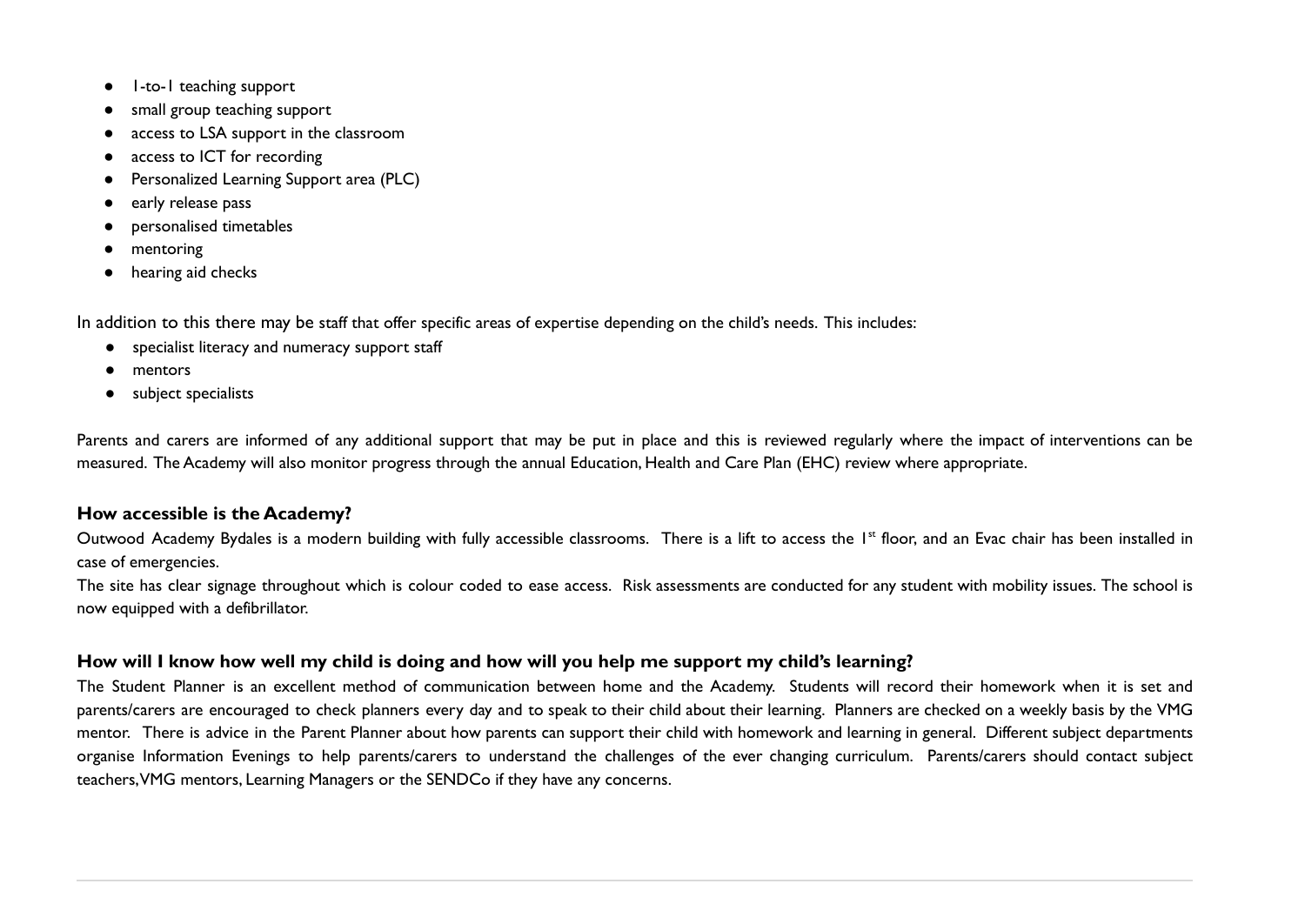Just before the end of every half term parents/carers will receive a Praising Stars report. This will indicate the progress being made towards meeting target grades and the effort grades for each subject. During the course of the academic year there will be two Learning Planning Pathway days where parents/carers and students will meet with staff and also three Parents' Evening when subject staff are available to discuss progress.

#### <span id="page-9-0"></span>**What support will there be for my child's overall well-being and social, emotional and behavioural development?**

Within the Academy the first point of contact should be the Vertical Mentor Group (VMG) mentor. The VMG mentor will remain with the group throughout their time in the Academy, seeing the students every day and monitoring progress and well-being generally.

For certain situations it may be more appropriate to contact the Learning Manager. Each year group has a Learning Manager. Year  $\frac{7}{8}$  are Mrs Reid and Mrs Boyes, Year 9 is Miss Bade, Year 10 is Mr Page and Year 11 is Mr Burton.

There are a range of First aiders who attend to students in the case of an emergency. Miss Gates (Inclusion Manager) is responsible for overseeing the completion of medical health care plans, pupil evacuation plans and managing medication within the Academy.

Emotional and Social support can also be provided through a variety of different provisions within the Academy. These include:

- Mentoring
- TargetedYouth Support
- The Link
- Bridge support
- Police Community Support Officer
- School Nurse Drop in

The Academy can also make referrals to other agencies such as:

- Child and Adolescent Mental Health (CAMHS)
- Social Services
- Crest

# <span id="page-9-1"></span>What services and expertise are available or accessed by the Academy, including staff with specific specialist knowledge / **qualifications?**

Outwood Academy Bydales has links to a range of staff with specialist knowledge / qualifications. These include:

- Educational psychologist (seeking private services whilst the Psychological Service at the Local authority are recruiting).
- Advisory teachers fromVisual Impairment (VI), Hearing Impairment (HI), Learning Support Service (LSS)
- Parent Partnership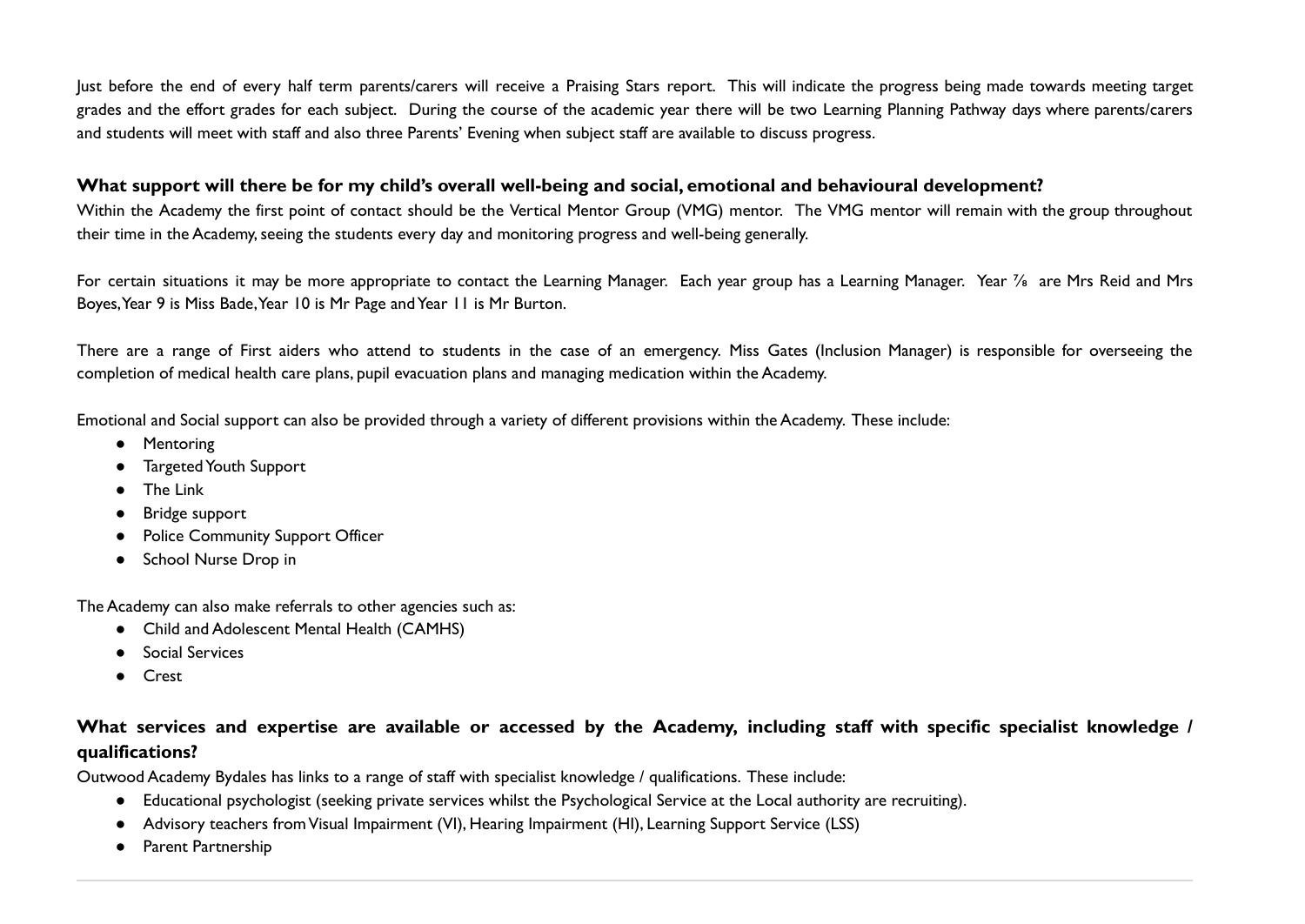Extended services are available to support in some circumstances where a child's SEN is having an impact on the family at home.

#### <span id="page-10-0"></span>**What training and development is done by staff supporting those with SEND?**

Continued Professional Development for staff plays an important part in the provision of high quality support for all students in the Academy. Every year a planned programme of staff training is put in place for both teaching and support staff. This includes medical updates, safeguarding training and differentiation.

#### <span id="page-10-1"></span>**How will my child be included in activities outside the classroom?**

All students have an entitlement to participate and enjoy activities outside the classroom. There is an extensive range of enrichment activities which take place between 2.30pm – 3.30pm. Over 50 activities can be found in the Enrichment booklet and all students are encouraged to attend. Learning Support Assistants, staff with First Aid qualifications and other additional adults will accompany students on educational visits as required.

#### <span id="page-10-2"></span>**How will the Academy help children and young people transfer to the next phase of education?**

#### **Transferring to Key Stage 3**

The Academy supports young people who have SEND when transferring fromYear 6 toYear 7 in the following ways:

- Primary and Secondary SENDCo meetings to establish a cohort of students who need additional transition visits
- Transfer of data to identify targets to support transition
- Person Centred Transition meetings with students and parents/carers and other professionals
- For some individuals they will begin to have transitions meetings fromYear 5 onwards
- For other individuals a multi-agency meeting will take place to support effective transition.

# **Transferring to Key Stage 4**

The Academy has a team of staff who will provide Careers Advice and Guidance for all students. Specific meetings will be arranged to support students in their choices. There will be an options event where students and parents/carers can ask questions to select the best suite of Key Stage 4 options. Students can have multiple meetings before finally making these choices.

#### **Transferring to Further Education**

The advice and guidance that is received for Key Stage 4 is also here to support students as they transfer to further education and beyond. SEND students are supported in completing applications for Post-16 provision (Sixth Form and College). If a student has an Education and Health Care plan their Post 16 provider is asked to attend these meetings and pre-sessions are in place to help students make this choice.

For some students additional support is provided through independent travel training and additional visits to local colleges.